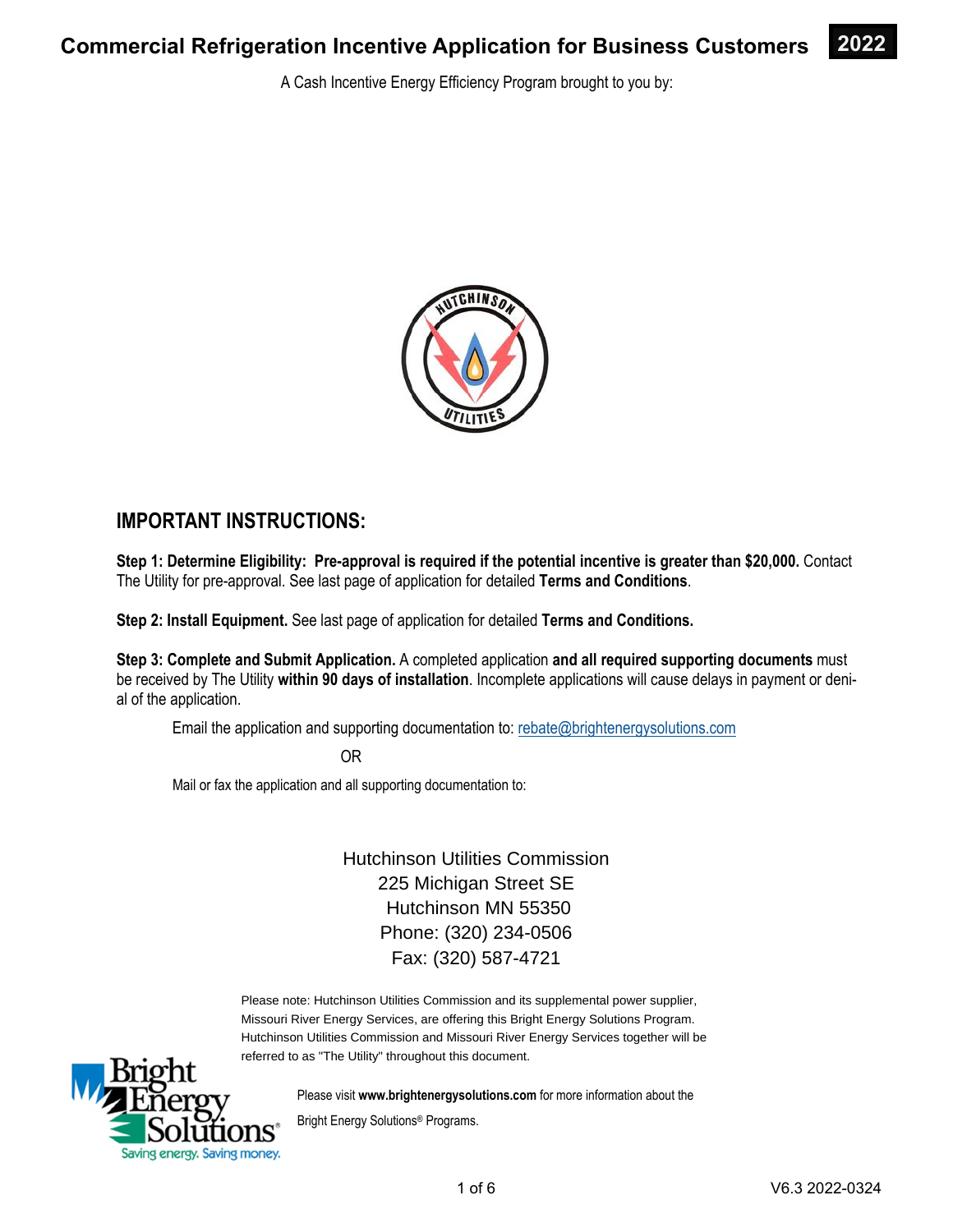

HAS THIS PROJECT BEEN PREAPPROVED?  $\Box$  YES  $\Box$  NO

| <b>Customer Information (Please Print)</b>                                                                                                                 |                                            |                                    |                      |                                       |  |
|------------------------------------------------------------------------------------------------------------------------------------------------------------|--------------------------------------------|------------------------------------|----------------------|---------------------------------------|--|
| Company Name                                                                                                                                               |                                            | Contact Name                       |                      | Date Submitted                        |  |
| <b>Installation Address</b>                                                                                                                                | City                                       |                                    | State                | Zip Code                              |  |
| <b>Mailing Address</b>                                                                                                                                     | City                                       |                                    | State                | Zip Code                              |  |
| Phone                                                                                                                                                      | Installation (Completion) Date             |                                    |                      |                                       |  |
| Email Address*                                                                                                                                             |                                            |                                    |                      |                                       |  |
| *(By providing your email address, you are granting The Utility permission to send emails regarding this project and/or updates on our incentive programs) |                                            |                                    |                      |                                       |  |
| Municipal Utility Account Number                                                                                                                           |                                            |                                    |                      |                                       |  |
| Building Use-Please Check One                                                                                                                              |                                            |                                    |                      |                                       |  |
| <b>Q</b> Office<br>$\Box$ Retail<br>□Convenience Store                                                                                                     | $\square$ Warehouse<br><b>O</b> Restaurant | $\Box$ Lodging                     | $\Box$ Manufacturing |                                       |  |
| School: <b>QElementary QSecondary/High School QCollege</b>                                                                                                 |                                            | Healthcare: □ Clinic □ Hospital    |                      |                                       |  |
| $\Box$ Other/Miscellaneous:                                                                                                                                |                                            |                                    |                      |                                       |  |
|                                                                                                                                                            |                                            | <b>Facility Hours of Operation</b> |                      |                                       |  |
| Hours per day                                                                                                                                              | Days per Week                              | Weeks per Year                     |                      | Hours per Year (hours x days x weeks) |  |
|                                                                                                                                                            |                                            |                                    |                      |                                       |  |

| Vendor/Contractor Information                                                                                                                              |              |              |          |
|------------------------------------------------------------------------------------------------------------------------------------------------------------|--------------|--------------|----------|
| Company Name                                                                                                                                               | Contact Name | Phone        |          |
| <b>Address</b>                                                                                                                                             | City         | <b>State</b> | Zip Code |
| Email Address*                                                                                                                                             |              |              |          |
| *(By providing your email address, you are granting The Utility permission to send emails regarding this project and/or updates on our incentive programs) |              |              |          |
|                                                                                                                                                            |              |              |          |

| <b>Payment Information</b>                                                                                                        |                     |       |          |  |
|-----------------------------------------------------------------------------------------------------------------------------------|---------------------|-------|----------|--|
| Please process payment to: $\Box$ Customer (listed above) $\Box$ Vendor or Contractor (listed above) $\Box$ Alternative Recipient |                     |       |          |  |
| If payment is to be made to an Alternative Recipient, please complete the remainder of this section:                              |                     |       |          |  |
| <b>Company Name</b>                                                                                                               | <b>Contact Name</b> | Phone |          |  |
| Address                                                                                                                           | City                | State | Zip Code |  |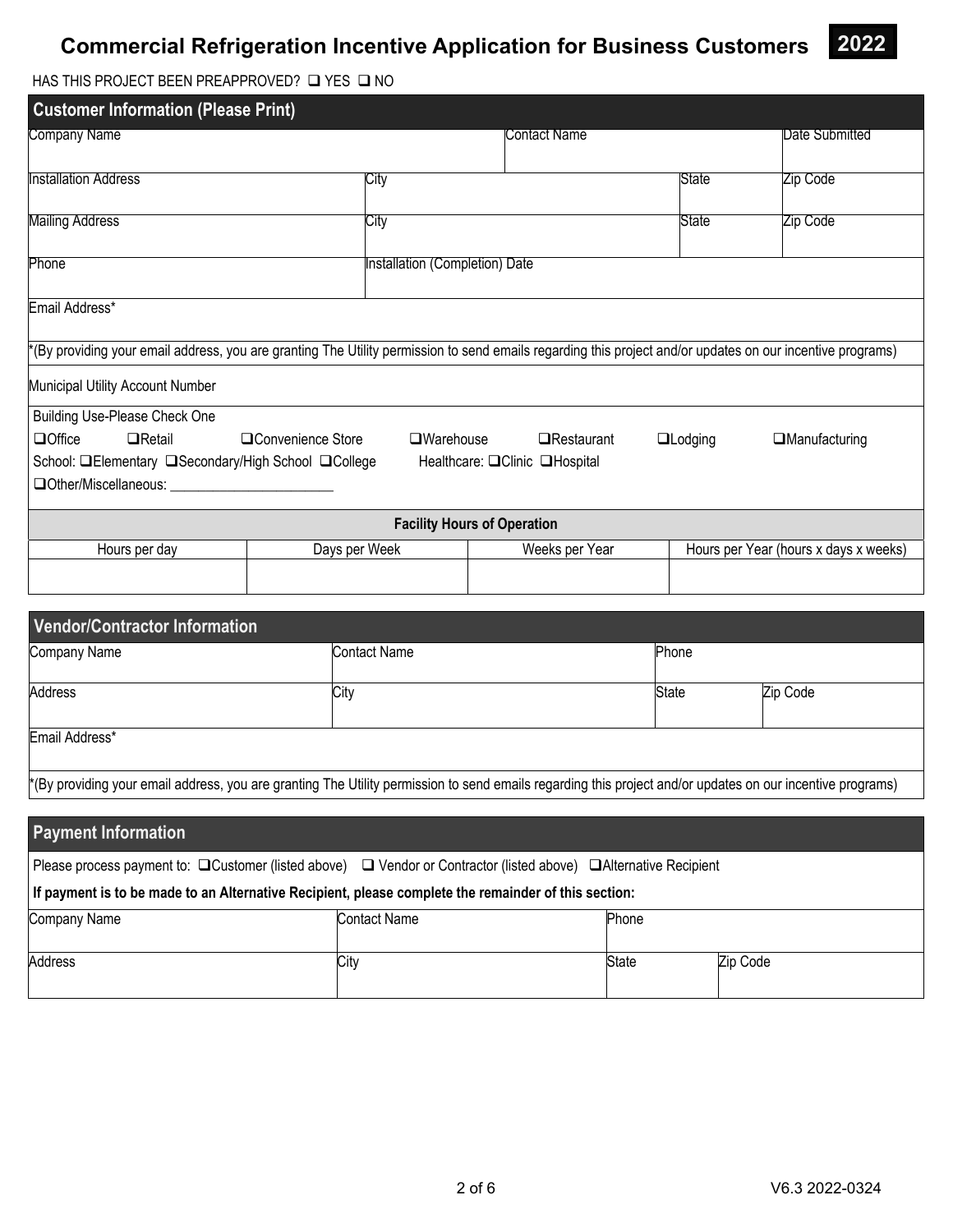**2022** 

| <b>Equipment Information</b>                                                                                 |                       |                                 |                        |                        |
|--------------------------------------------------------------------------------------------------------------|-----------------------|---------------------------------|------------------------|------------------------|
| All equipment must be purchased new equipment-not used or pre-owned.                                         |                       |                                 |                        |                        |
| A. ENERGY STAR® Commercial Ice Machines                                                                      |                       |                                 |                        |                        |
| <b>Description and Size</b>                                                                                  | <b>Make and Model</b> | Quantity                        | Incentive              | <b>Total Incentive</b> |
| Less than 500 lb per day                                                                                     |                       |                                 | \$50                   | \$                     |
| 500-1,000 lb per day                                                                                         |                       |                                 | \$150                  | \$                     |
| Greater than 1000 lb per day                                                                                 |                       |                                 | \$300                  | \$                     |
|                                                                                                              |                       |                                 | <b>Subtotal</b>        | $\sqrt{3}$             |
| B. Replace Open Multi-Deck Cooler or Freezer Cases With Glass Door Reach-In Cases / Install Retrofit Doors   |                       |                                 |                        |                        |
| <b>Description and Size</b>                                                                                  | <b>Make and Model</b> | <b>Linear Feet</b>              | <b>Incentive</b>       | <b>Total Incentive</b> |
| Replace Open Multi-Deck Cooler of Freezer                                                                    |                       |                                 | \$40/linear ft         | \$                     |
| Add Retrofit Doors to Open Multi-Deck Cases                                                                  |                       |                                 | \$30/linear ft         | \$                     |
| Note: Incentive not available for new construction projects                                                  |                       |                                 | Subtotal   \$          |                        |
| C. ECM and Q-Sync Fan Motors -- Walk-in Evaporator, Reach-In Evaporator, Condenser and Compressor Fans       |                       |                                 |                        |                        |
| <b>Description and Size</b>                                                                                  | <b>Make and Model</b> | Quantity                        | Incentive              | <b>Total Incentive</b> |
| ECM Evaporator Fan Motors in Walk-In Coolers<br>or Freezers<br>-Retrofits Only-New Walk-Ins Excluded         |                       |                                 | \$40                   | \$                     |
| ECM Evaporator Fan Motors in Reach-in Cooler<br>or Freezer Cases<br>-Retrofit Only-New Cases Excluded        |                       |                                 | \$20                   | \$                     |
| ECM Condenser or Compressor Fan Motors<br>-Replacement or New Units                                          |                       |                                 | \$50                   | \$                     |
| Q-Sync PMS Evaporator Fan Motor in Walk-In<br><b>Coolers and Freezers</b><br>-Replacement/retrofit/new cases |                       |                                 | \$60                   | \$                     |
| Q-Sync PMS Evaporator Fan Motor in Reach-In<br>Cooler or Freezer Cases<br>-Replacement/retrofit/new cases    |                       |                                 | \$30                   | \$                     |
|                                                                                                              |                       |                                 | Subtotal \$            |                        |
| D. Low Heat Reach-In Freezer Case Doors-Replacing Existing or Supplied With New Cases                        |                       |                                 |                        |                        |
| Description and Size                                                                                         | Make and Model        | Quantity of Doors               | Incentive              | <b>Total Incentive</b> |
| Low Heat Reach-In Freezer Door<br><133 watts per door                                                        |                       |                                 | \$25/door              | \$                     |
|                                                                                                              |                       |                                 | Subtotal   \$          |                        |
| E. No Heat Reach-In Case Doors-Replacing Existing or Supplied with New Cases                                 |                       |                                 |                        |                        |
| Description and Size                                                                                         | Make and Model        | Quantity of Doors<br>Controlled | Incentive              | <b>Total Incentive</b> |
| No Heat Reach-in Freezers<br><54 watts per<br>door                                                           |                       |                                 | \$50/door              | \$                     |
| No Heat Reach-in Coolers<br><52 watts per<br>door                                                            |                       |                                 | \$15/door              | \$                     |
| Note: Wattage includes glass, frame and mullion heaters.                                                     |                       |                                 | Subtotal $\frac{1}{3}$ |                        |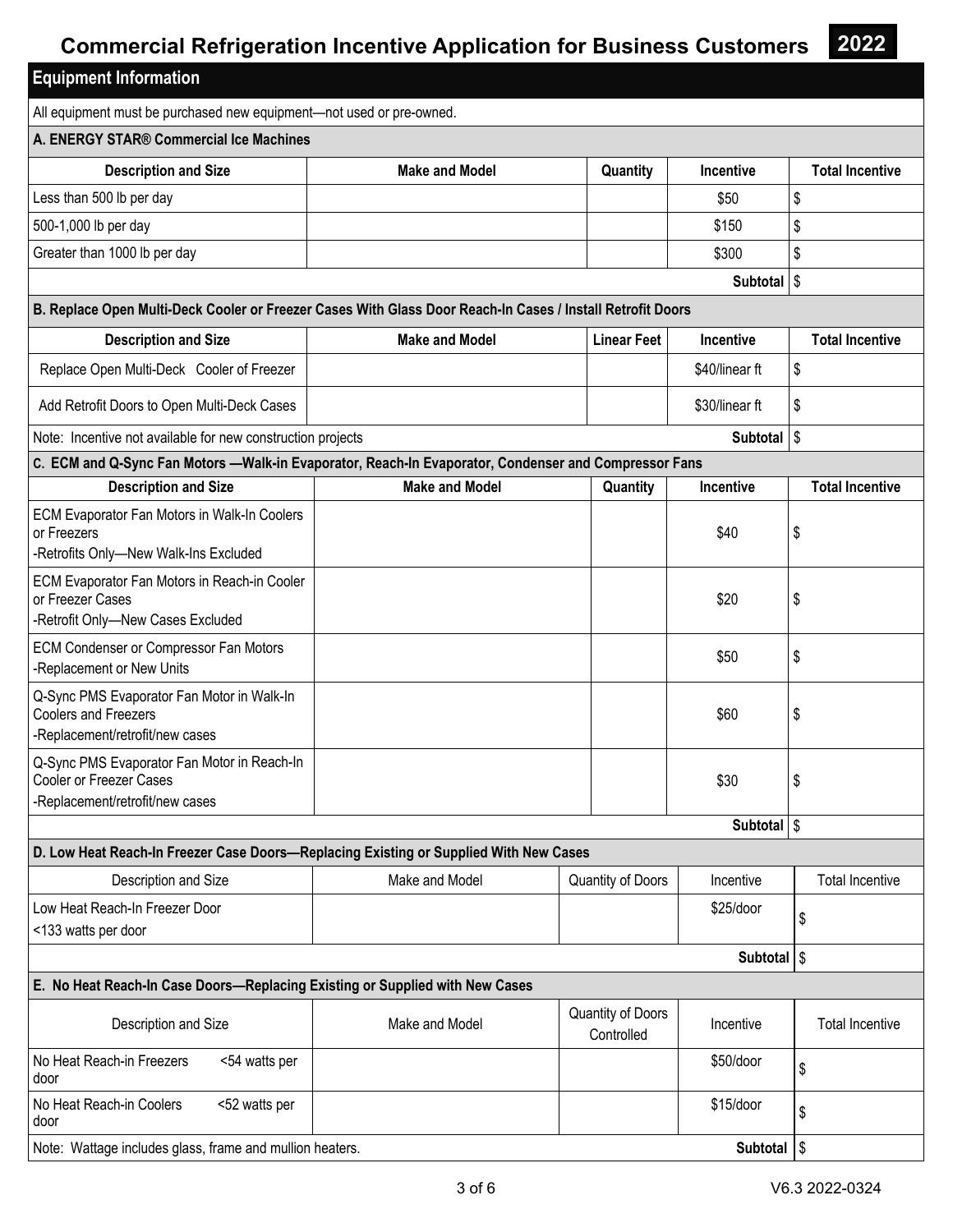| F. LED Reach-in Refrigerated Case Lighting                                                              |                                                                                                                                                                                                                      |          |                                                                           |                        |
|---------------------------------------------------------------------------------------------------------|----------------------------------------------------------------------------------------------------------------------------------------------------------------------------------------------------------------------|----------|---------------------------------------------------------------------------|------------------------|
| <b>Description and Size</b>                                                                             | <b>Requirements</b>                                                                                                                                                                                                  | Quantity | Incentive                                                                 | <b>Total Incentive</b> |
|                                                                                                         |                                                                                                                                                                                                                      |          | \$25/Door Vertical Light-<br>ing-DLC Qualified                            | \$                     |
| LED Reach-in Refrigerated Case Light-<br>ing-RETROFIT/REPLACEMENT<br><b>ONLY-DesignLights Qualified</b> | Replace existing T12 or T8 fluorescent lamps and<br>ballasts. Available for retrofits in existing refriger-<br>ated display cases only. The existing fluorescent<br>fixture end connectors and ballasts must be com- |          | \$30/Door Vertical Light-<br>ing-DLC Premium<br>Qualified                 | \$                     |
|                                                                                                         | pletely removed for a retrofit project to qualify<br>(wiring may be reused). Incentive is per door.<br>Spec sheet verifying DesignLights qualification<br>required.                                                  |          | \$3.00 Per Lamp Foot<br>Horizontal Lighting-DLC   \$<br>Qualified         |                        |
|                                                                                                         |                                                                                                                                                                                                                      |          | \$4.00 Per Lamp Foot<br>Horizontal Lighting-DLC   \$<br>Premium Qualified |                        |
| Occupancy Sensor Controlling LED<br>Reach-in Refrigerated Case Lighting                                 | Sensors in new refrigerated cases or installed in<br>existing cases. LED must serve as the only source<br>of light for the case. Incentive is per door. Sensor<br>may control more than one door.                    |          | \$5.00 /door                                                              | \$                     |
|                                                                                                         |                                                                                                                                                                                                                      |          | Subtotal \$                                                               |                        |
| <b>G. Strip Curtains</b>                                                                                |                                                                                                                                                                                                                      |          |                                                                           |                        |
| <b>Description and Size</b>                                                                             | <b>Make and Model</b>                                                                                                                                                                                                | Quantity | <b>Incentive</b>                                                          | <b>Total Incentive</b> |
| Strip Curtains in Walk-In Cooler 35<br>Sq Ft. to < 80 Sq Ft. Opening                                    |                                                                                                                                                                                                                      |          | \$150/Opening                                                             | \$                     |
| Strip Curtains in Walk-In Freezer<br>35 Sq Ft. to < 80 Sq Ft. Opening                                   |                                                                                                                                                                                                                      |          | \$450/Opening                                                             | \$                     |
| Strip Curtains in Refrigerated Ware-<br>house<br>≥80 Sq Ft. Opening                                     |                                                                                                                                                                                                                      |          | \$900/ Opening                                                            | \$                     |
|                                                                                                         |                                                                                                                                                                                                                      |          | Subtotal   \$                                                             |                        |

| <b>Summary of Incentives</b>                                                                            |         |
|---------------------------------------------------------------------------------------------------------|---------|
| Subtotal Section A: Commercial Ice Machines                                                             |         |
| Subtotal Section B: Replace Open Multi-Deck Cooler of Freezer With Glass Door Reach-in / Retrofit Doors | Φ<br>\$ |
| Subtotal Section C: ECM Fan Motors                                                                      | \$      |
| Subtotal Section D: Low Heat Reach-In Freezer Doors                                                     | \$      |
| Subtotal Section E: No Heat Reach-In Case Doors                                                         | S       |
| Subtotal Section F: LED Refrigerated Case Lighting                                                      |         |
| Subtotal Section G: Strip Curtains                                                                      |         |
| Total Incentive: S                                                                                      |         |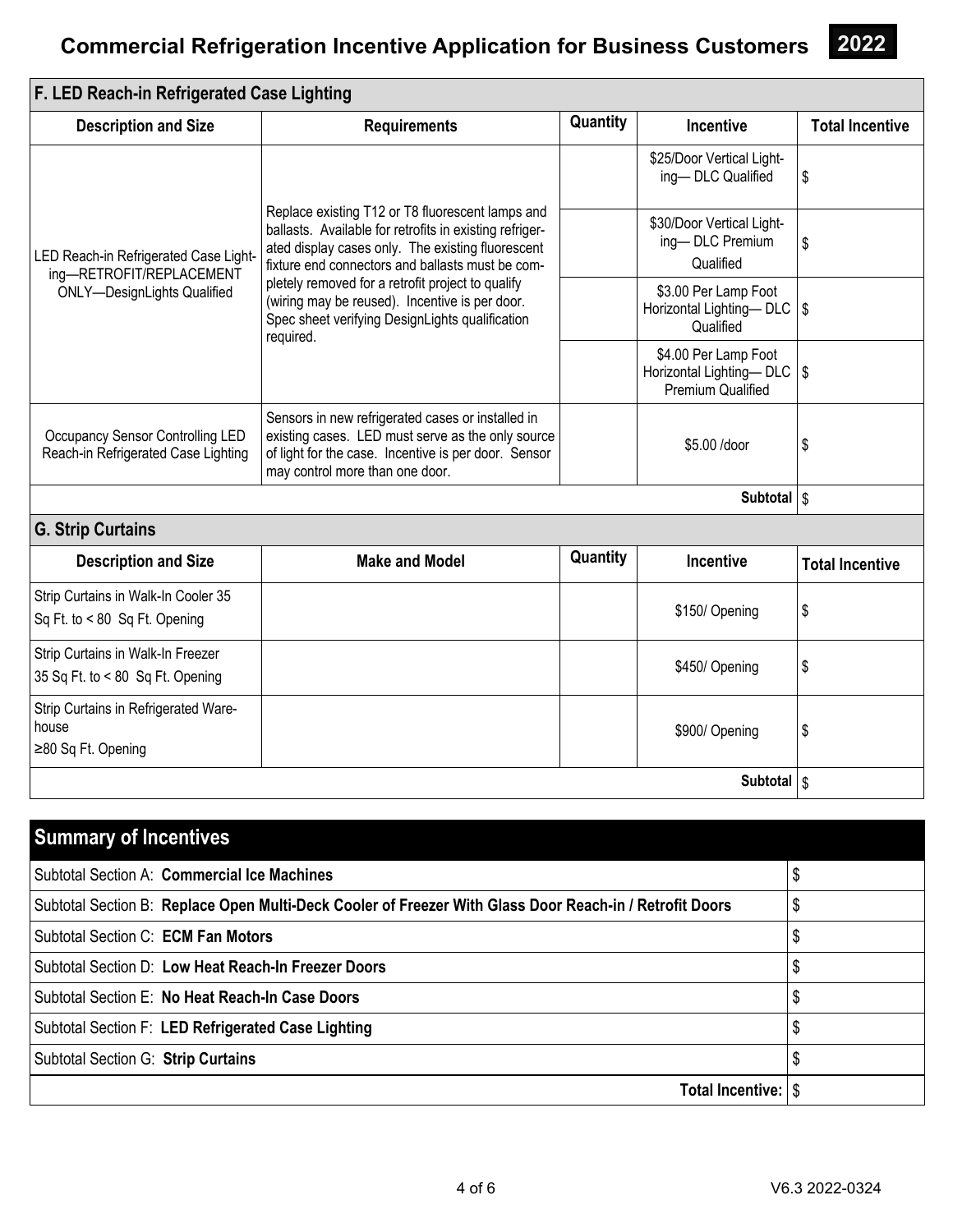

### **Certifications and Signature**

I hereby certify that: 1. The information contained in this application is accurate and complete; 2. All installation is complete and the unit(s) is operational prior to submitting application; 3. All rules of this incentive program have been followed; and 4. I have read and understand the terms and conditions applicable to this incentive program as set forth in this application, including those set forth on the last page of this application form.

The customer agrees to verification of equipment installation which may include a site inspection by a program or utility representative. The customer understands that it is not allowed to receive more than one incentive from this program on any piece of equipment. The customer agrees to indemnify, defend, hold harmless and release The Utility from any claims, damages, liabilities, costs and expenses (including reasonable attorneys' fees) arising from or relating to the removal, disposal, installation or operation of any equipment or related materials in connection with the programs described in this application, including any incidental, special or consequential damages.

Please sign and complete all information below.

| <b>Customer Signature</b> | <b>Print Name</b>     |      |
|---------------------------|-----------------------|------|
|                           | Title (if applicable) | Date |

| <b>Member Utility Use Only</b>    |                      |                      | Date Received: |  |
|-----------------------------------|----------------------|----------------------|----------------|--|
| Pre-Inspected?                    | $\Box$ Yes $\Box$ No | Date Pre-Inspected:  | Initials:      |  |
| Post-Inspected?                   | $\Box$ Yes $\Box$ No | Date Post-Inspected: | Initials:      |  |
| Incentive Approved?               | $\Box$ Yes $\Box$ No | Amount \$            | Date Approved: |  |
| Utility or Program Representative |                      |                      |                |  |

### **Commercial BES Application Checklist**

#### Before submitting this application please complete and include all items listed below:

#### $\checkmark$  Complete Application

Customer Information Section Vendor/Contractor Information Section **□Rebate sections Completed** Customer Signature (above)

 $\checkmark$  Attach a Copy of the Equipment Invoice

**□ Equipment Quantities** 

■Model numbers of equipment installed

 $\checkmark$  Specification Sheets, AHRI Certificates or Energy Star Documents

#### **ELIGIBILITY:**

- These incentives are offered by Missouri River Energy Services and its participating members. For questions regarding eligibility, call your local utility listed on the cover page of this application.
- Commercial, industrial, and governmental customers who purchase electricity from The Utility are eligible to participate in the Bright Energy Solutions® Food Service Incentive Program. Eligible equipment must be connected to an electric service billed under a commercial or industrial rate class by The Utility. Excludes equipment for residential spaces such as apartments.
- Customers that self-generate more than 5% of their annual energy needs are not eligible for BES rebates. The Bright Energy Choices green energy program can help customers achieve net-zero carbon or 100% renewable power supply without self-generation. Contact your utility for more information.
- This program is applicable only to equipment that meets the detailed equipment specifications and requirements described in this application. The Utility will determine, in its discretion, whether such specifications and requirements are satisfied.
- Customers may not receive more than one incentive for each piece of equipment installed under this program or any combination of Bright Energy So-